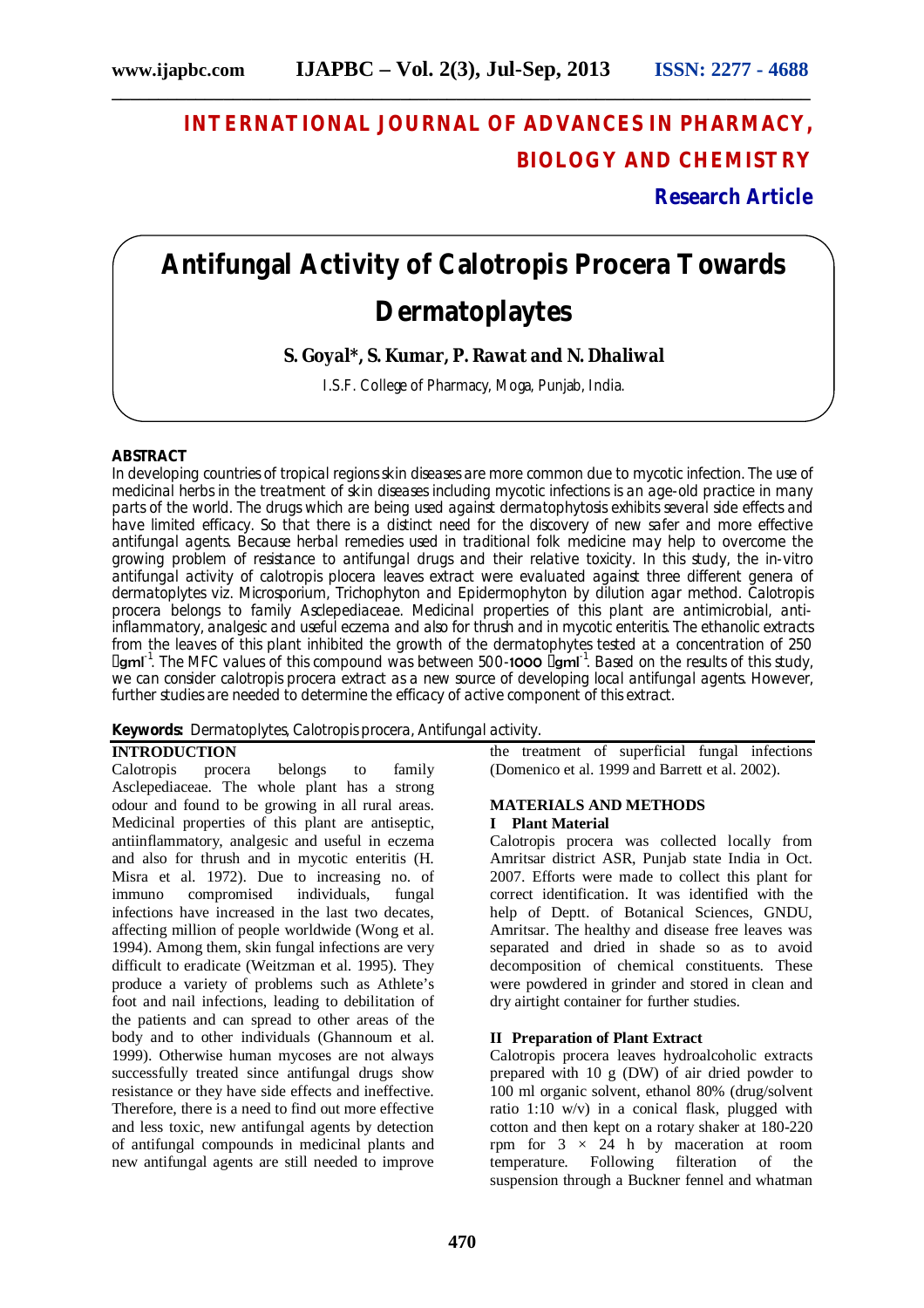filter paper # 1, the crude ethanol extract was evaporated at  $50^{\circ}$ C to near dried. Then 1 gm dried extract dissolved in 1 ml dimethylsulphoxide (DMSO). Final concentration of each extract adjusted to 1000 mg/ml, then divided to volume 1 ml in sterile vials and stored at  $-20^{\circ}$ C for bioassay.

#### **III Dermatoplyte Isolates**

For antifungal evaluation, all the strains were collected from Institute of Microbial Technology, Chandigarh. The samples were transferred to Sabourand Culture medium containing cyclohexamide and chloramphenicol agar (SCC) slants and subcultured every 15 days to prevent pleomorphic transformations.

#### **IV Preparation of Fungal Inoculum**

A standardized inoculum was prepared by counting the microconidia microscopically. Sterile normal saline (0.85%) solution containing 0.05%. Tween 80 was added to the slant tube culture gently with a glass rod to dislodge the conidia from the hyphal mat. The suspension was transferred to a sterile centrifuges tube and the volume was adjusted to 5 ml with sterile normal saline. The final suspension of conidia was adjusted to  $10^4 - 10^5$  cells/spores with colony forming units (CFU/ml) on a hemocytometer cell counting chamber (Shin & Lim 2004).

#### **V Antifungal Susceptibility Testing**

The fungistatic activities of different extracts was evaluated via the Agar Dilution Method (Brass et al. 1979). 1000 mg of the crude extract was dissolved in 1 ml of sterile DMSO. It was served as stock solution. For the assay, stock solutions of extracts were two-fold diluted with sterile normal saline (0.85%) solution to produce serial decreasing dilutions ranging from  $3.9 - 1000$   $\mu$ g/ml. 5ml of sabouraud culture medium containing cyclohexamide and chloramphonicol agar (SCC) was added into Petri-dishes (55 mm) and then cooled to  $45^{\circ}$ C. The non-solidified SCC media was added with 100 µl of the serial dilutions extracts and 50 µl the inoculum removed after seven days from old culture of fungi and mixed thoroughly in it. Inhibition of fungal growth was observed after seven days of incubation at  $28^0$  –  $30^0C$  for dermatophyte strains in a moist, dark, and at a time according to the control of fungus growth upto 15 days for dermatoplyte strains. The antifungal agents Kete conazole and Griseofulvin were used as positive controls. Drug free solution (only with appropriate amount of DMSO) was also used as a blank control for verification of fungal growth. The minimal inhibition concentration (MIC) value was defined as the lowest extract concentration and MFC minimal fungicidal concentration showing no visible fungal growth after incubation time. MIC 50 and MIC 90 values are the lowest extract concentration at which 50% and 90% of the clinical isolates inhibited (Marco et al. 1998). The results are depicted in Table 1 and 2.

| <b>Plant Specie</b>     | Extract | $MIC$ <sup>*</sup> Value ( $\mu$ g/ml) |          |                   |                   |                   |  |
|-------------------------|---------|----------------------------------------|----------|-------------------|-------------------|-------------------|--|
|                         |         | T.M. <sup>1</sup>                      | $T.R.^2$ | M.G. <sup>3</sup> | M.C. <sup>4</sup> | E.F. <sup>5</sup> |  |
| Calotropis procera leaf | EtoH    | 250                                    | 250      | 250               | 250               | 250               |  |
| Griseofulvin            |         | <200                                   | >200     | 40                | 160               | 60                |  |
| Keteconazole            |         | $200$                                  | >200     | $\epsilon$ 200    | 50                | 160               |  |

**Table 1: In vitro evaluation of antifungal activity of ethanolic extracts of Calotropics procera leaf against dermatophytes**

\*Values are the mean of three replicates.

<sup>1</sup>Trichophyton mentagrophytes T.M<br> $^{2}$ T.rubrum (TR)

 ${}^{2}$ T.rubrum (TR)  ${}^{3}$ M.gypreum (MG),  ${}^{3}$ M.gypreum (MG),  ${}^{3}$ M.gypreum (MG),  ${}^{3}$ Epidermophyton floccousm (E  ${}^{5}$ Epidermophyton floccousm (EF)

#### **Table 2: Minimum inhibitory concentration (MIC) and minimum fungicidal concentration (MFC) of ethanolic extract of**

| calotropis procera leaf against dermatophytes |                                      |     |      |            |  |  |  |  |
|-----------------------------------------------|--------------------------------------|-----|------|------------|--|--|--|--|
| Organism                                      | MIC and MFC $^*$ Value ( $\mu$ g/ml) |     |      |            |  |  |  |  |
| (No. of isolates)                             | Range                                | 50% | 90%  | <b>MFC</b> |  |  |  |  |
| ${}^{1}T.M. (3)$                              | $250 - 1000$                         | 500 | 1000 | 500        |  |  |  |  |
| ${}^{2}$ T.R. (2)                             | $250 - 1000$                         | 500 | 1000 | 1000       |  |  |  |  |
| ${}^{3}$ M.G. (4)                             | $250 - 1000$                         | 500 | 1000 | 500        |  |  |  |  |
| $^4$ M.C. (2)                                 | $250 - 1000$                         | 500 | 1000 | 500        |  |  |  |  |
| $^5E$ .F. (3)                                 | $250 - 1000$                         | 500 | 1000 | 1000       |  |  |  |  |

\*Values are the mean of three replicates.